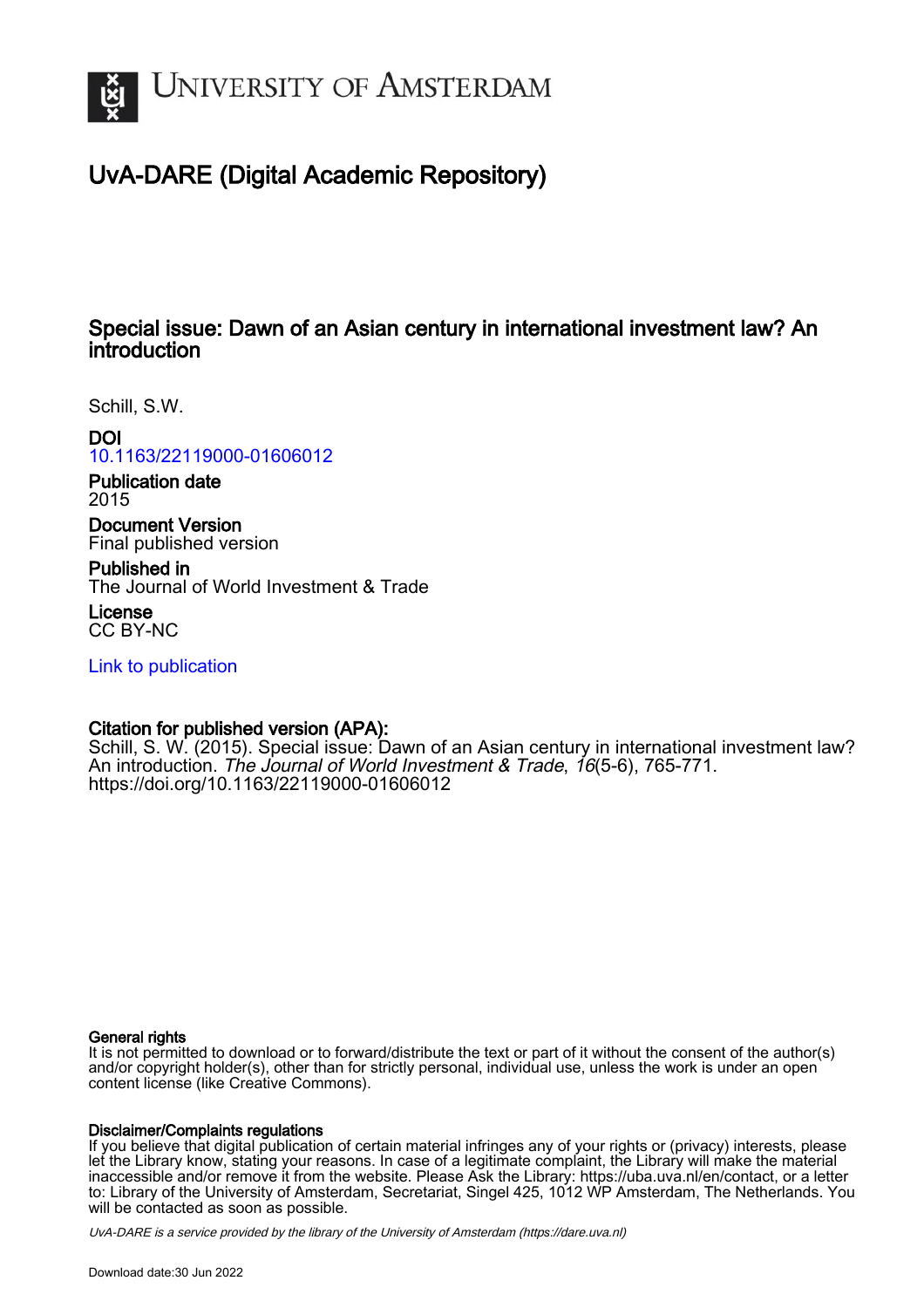

16 (2015) 765-771

brill.com/jwit The Journal of World Investment & Trade  $mics$   $\rightarrow$  Po

## **Special Issue: Dawn of an Asian Century in International Investment Law?**

*An Introduction*

*Stephan W. Schill* University of Amsterdam, The Netherlands *s.w.b.schill@uva.nl*

For the most part of its history over the past 150 years, international investment law has been shaped by capital-exporting countries in Western Europe and North America. Disputes between European and US investors and their governments, on the one hand, and Latin American countries, on the other hand, and the claims commissions established to resolve them, were at the forefront of legal developments in the second half of the 19th and early 20th centuries. After World War II, it was European countries that forged the classical model of bilateral investment treaties (BITs), which proliferated despite opposition from the New International Economic Order movement from the 1970s onwards. During the 1990s and beyond, it was the United States and Canada that led, building on their experience with the North American Free Trade Agreement (NAFTA), the process of rebalancing investor rights and policy space and fostered innovations in dispute settlement. NAFTA also stands paradigmatically for the reintegration of trade and investment rules in comprehensive economic cooperation agreements and for a trend towards regionalism in the field.1

This Special Issue had its origins in a panel held at the 4th Asian Society of International Law Biannual Conference in New Delhi from 14–16 November 2013. It addressed the international investment policies of China, Japan, India, and the Association of Southeast Asian Nations (ASEAN), and their potential global impact. The New Delhi papers were reworked and complemented by further contributions to form the present Special Issue. Stephan W Schill acknowledges support in preparing this Special from a European Research Council Starting Grant on 'Transnational Private-Public Arbitration as Global Regulatory Governance: Charting and Codifying the Lex Mercatoria Publica' (LexMercPub, Grant agreement no 313355).

<sup>&</sup>lt;sup>1</sup> For a more detailed overview over the broader trends in contemporary international investment law see Stephan W Schill and Marc Jacob, 'Trends in International Investment Agreements 2010–2011: The Increasing Complexity of International Investment Law' (2013) 4 YB Intl Inv L & Poly 141.

 $©$  SCHILL, 2015 | DOI 10.1163/22119000-01606012

This is an open access article distributed under the terms of the Creative Commons Attribution-NonCommercial 3.0 Unported (CC-BY-NC 3.0) License,<http://creativecommons.org/licenses/by-nc/3.0/>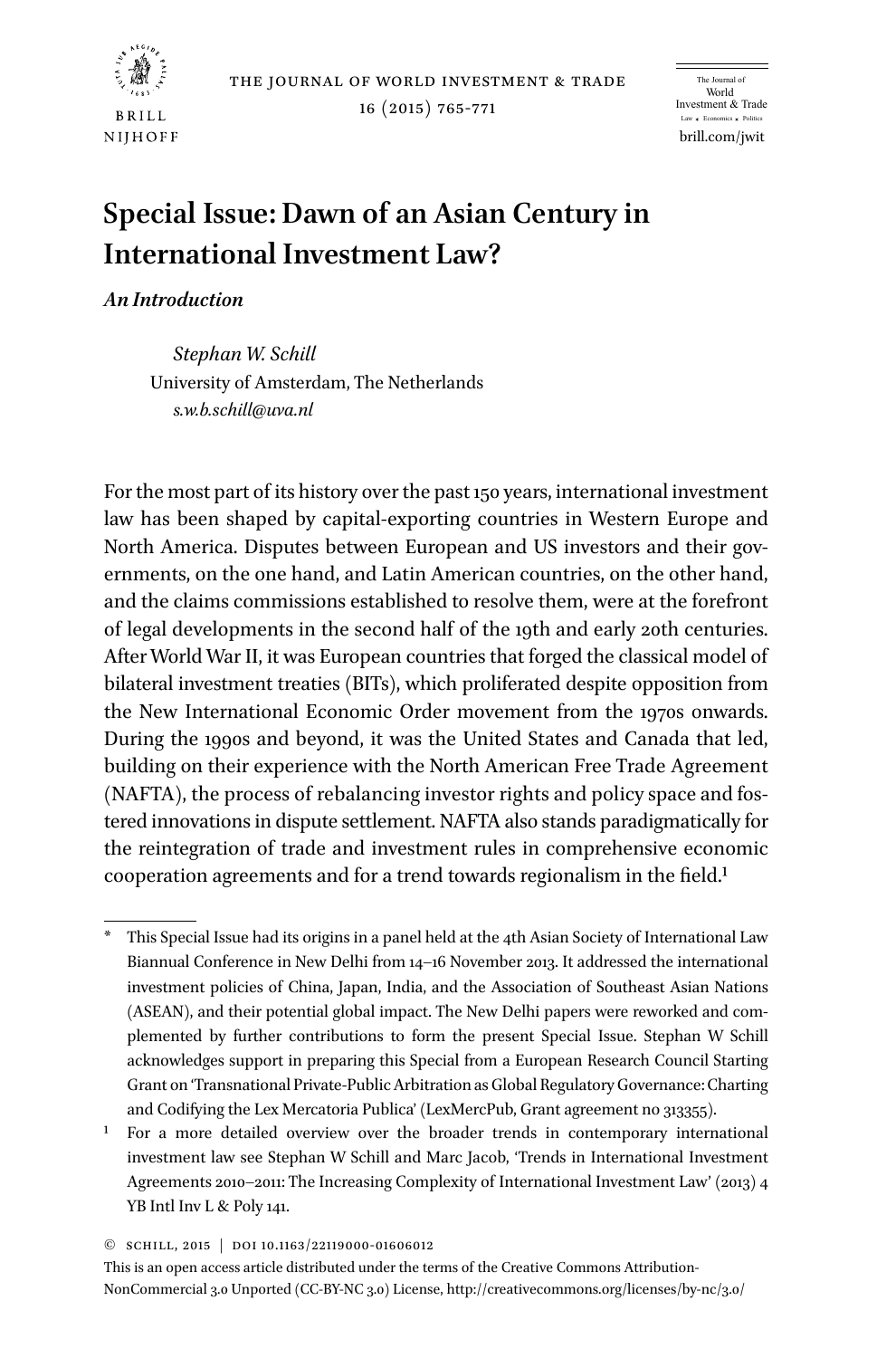Yet, recalibration, integration of trade and investment rules, and a turn towards regionalism are not the only key changes. Another one is the marked shift in the geography of international investment law from a transatlantic to a transpacific core. Despite the negotiations of the Transatlantic Trade and Investment Partnership (TTIP) between the United States and the European Union, there is little doubt that Asia, and particularly its economic powerhouses in the Far East, are nowadays the focal point in international investment law. As illustrated by the recently announced conclusion of the Trans-Pacific Partnership (TPP) and the ongoing negotations of the US-China BIT, Washington nowadays looks more towards Beijing, Singapore, Tokyo, or Seoul than towards Brussels, Berlin, Paris, or London. This is only logical given Asia's increasing economic importance, not only as a trading partner and target of foreign investment, but also as a source of outward capital.2 Moreover, many Asian countries are not only remarkably active in concluding international investment agreements (IIAs), but also in reassessing their stance on international investment policy, as the empirical *tour de force* of *Claudia T. Salomon* and *Sandra Friedrich* through the investment treaty practice of East Asian and Pacific countries in this Special shows.<sup>3</sup> Regional investment initiatives in Asia are also at the cutting edge. In addition to TPP and the negotiation of the Regional Comprehensive Economic Partnership (RCEP), the Association of Southeast Asian Nations (ASEAN) has become a key player in IIA-making. Last but not least, Asian actors are becoming more prominent as participants in investment arbitrations, both as claimants and respondents.4

All of these factors account for a change in the geography of international investment law. They also raise salient questions about the role of Asian countries in the field and their engagement with the traditional European and North American investment treaty models. Where do Asian actors draw inspiration from when crafting IIAs? Are Asian actors merely rule-takers in international investment law, copying traditional Western IIA models or does Asia's economic importance translate into increasing influence in making and shaping the future of international investment law? Are we perhaps even witnessing

<sup>2</sup> UNCTAD, *World Investment Report 2015 – Reforming International Investment Governance* (United Nations 2015) 5 (noting that '[d]eveloping Asia has become the world's largest investor region').

<sup>3</sup> Claudia T. Salomon and Sandra Friedrich, 'Investment Arbitration in East Asia and the Pacific: A Statistical Analysis of Bilateral Investment Treaties, Other International Investment Agreements and Investment Arbitrations in the Region' (2015) 16 JWIT 800.

<sup>4</sup> ibid at 834–841; see also Julien Chaisse, 'Assessing the Exposure of Asian States to Investment Claims' (2013) 6(2) Contemp Asia Arb J 187.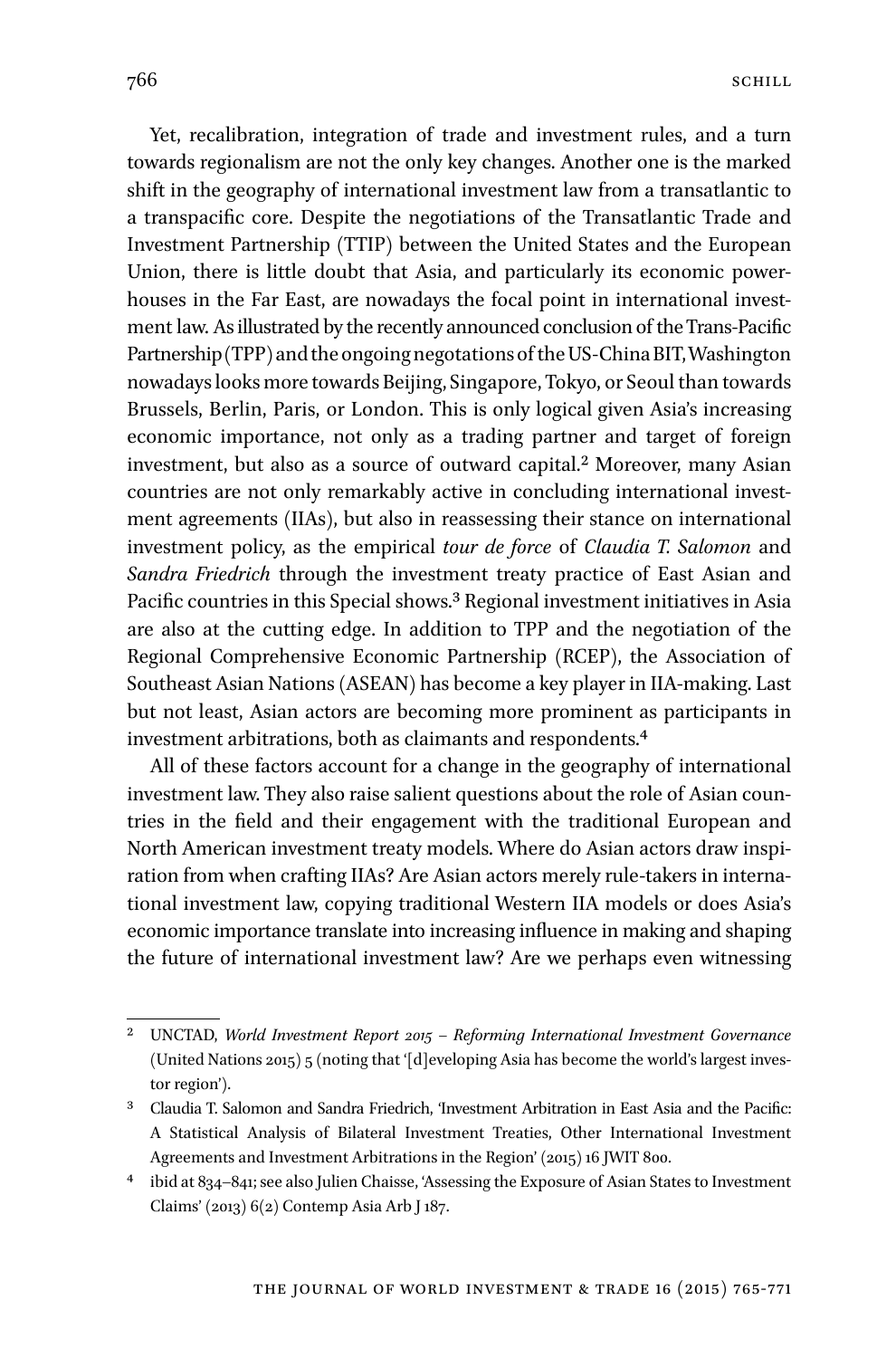the dawn of an 'Asian century'<sup>5</sup> in which Asian actors not only factually have a deep impact, through the negotiations of IIAs with major Western economies, on global investment governance, but, as *Sundaresh Menon* argues in his contribution to this Special, have a responsibility to so do?6 In which direction will Asian actors push for in the development of global investment governance? Moreover, is there a specific Asian approach to international investment law or do different actors (and which ones?) pursue different strategies and interests, depending on size, economic structure, and geopolitical role?

The contributions in this Special Issue that follow *Salomon/Friedrich* and *Menon* tackle these questions through the analysis of the international investment policies and accompanying domestic debates in a number of particularly influential countries as well as in regional organizations and platforms. In articles on China, India, Japan, Korea, Indonesia, and on regional approaches under ASEAN, TPP, RCEP, and in Central Asia, the authors, which, with one exception, all stem from the region, consider the impact of international investment law on Asian countries and the impact of Asian countries on international investment law. While their assessments are much more nuanced, they largely agree that Asian actors in the past have been primarily rule-takers, but are increasingly developing critical edge and redefine their engagement with international investment policy. For the contributors in this Special Issue, Asia is certainly one, if not 'the', most promising place where the future of international investment law is shaped; at the same time, the contributions show that many Asian actors still face considerable obstacles and hesitation in assuming responsibility and leadership in becoming global rule-makers in the field.

This mixed assessment certainly holds true for the People's Republic of China (PRC), which has concluded the largest number of IIAs in Asia, second worldwide only to Germany. While it has adopted, over the course of the last decade, European and US investment treaty models, in particular as regards access to dispute settlement, this development, as *Cliff Manjiao* and *Xi Wang* show,7 is not due to the PRC simply accepting Western models, but a results of its interest to afford protection to Chinese investors abroad. At the same time,

<sup>5</sup> On this notion in the context of international legal scholarship see David P Fidler, 'The Asian Century: Implications for International Law' (2005) 9 Singapore YB Intl L 19 (with further references on the earlier use of the notion in other economic, historic, political and legal contexts).

<sup>6</sup> Sundaresh Menon, 'The Impact of Public International Law in the Commercial Sphere and Its Significance to Asia' (2015) 16 JWIT 772, 797.

<sup>7</sup> Cliff Manjiao and Xi Wang, 'The Evolution of ISA Clauses in Chinese IIAs and Its Practical Implications' (2015) 16 JWIT 869.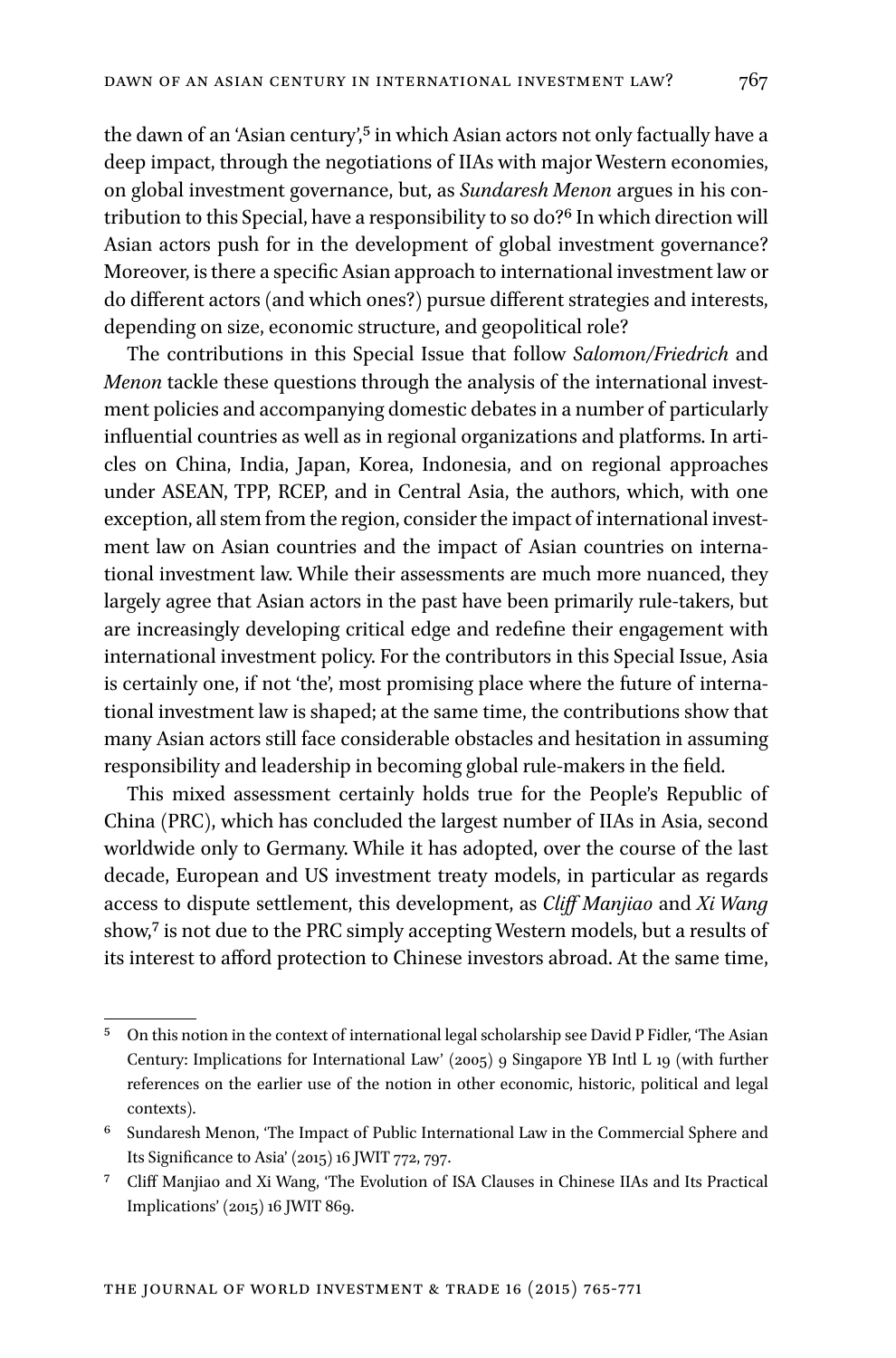as argued by *Axel Berger*,8 China's attitude is perhaps too pragmatic and not sufficiently principled in order to influence investment treaty making at a global level. While recently increasingly resembling the NAFTA model, China's actual treaty-making practice is largely inspired by its partner countries. This results in an overall inconsistent treaty network and reflects the lack of a coherent framework for international investment policy, hampering China's leadership in shaping investment governance globally.

India's engagement with international investment law, in turn, still seems largely inward-looking, although the country has concluded more than 80 IIAs. As shown by *Prabash Ranjan*,9 India has been a typical rule-taker, signing IIAs without deeper thought for a long time until it faced the first investment treaty cases. These cases led to a temporal freeze of India's BIT program and to the start of an ongoing process for the development of a new model BIT that would better balance investment protection and policy space. The current draft, however, is, as *Ranjan* argues, insufficiently protective of offensive Indian interests, and therefore arguably little attractive as a global standard. He recommends instead that a new model BIT should draw more on the India's practice in recent free trade agreements.

Despite its economic importance, Japan, having only concluded a small number of IIAs, has also not assumed global leadership in international investment law. This notwithstanding, it has been the site of an interesting domestic debate about the appropriateness of international investment law and investor-State dispute settlement (ISDS), which is not dissimilar to the one we encounter in some parts of Europe with respect to TTIP. *Shotaro Hamamoto* analyzes that debate, focusing particularly on arguments in Japan's parliament.10 He argues that the anti-ISDS discourse in the Diet is not genuinely caused by concerns about the international investment regime as such, but is used as a proxy by the opposition to criticize the government generally. In addition, much of the criticism reflects fears about US hegemony more than discontents with investment law proper. The remedy, then, to mitigate concerns should be, one would assume, more Japanese engagement and leadership in international investment governance. This, however, does not (yet?) seem to be Tokyo's conclusion.

<sup>8</sup> Axel Berger, 'Hesitant Embrace: China's Recent Approach to International Investment Rule-Making' (2015) 16 JWIT 843.

<sup>9</sup> Prabash Ranjan, 'Comparing Investment Provisions in India's FTAs with India's Stand-Alone BITs: Contributing to the Evolution of New Indian BIT Practice' (2015) 16 JWIT 899.

<sup>10</sup> Shotaro Hamamoto, 'Recent Anti-ISDS Discourse in the Japanese Diet: A Dressed-Up But Glaring Hypocrisy' (2015) 16 JWIT 931.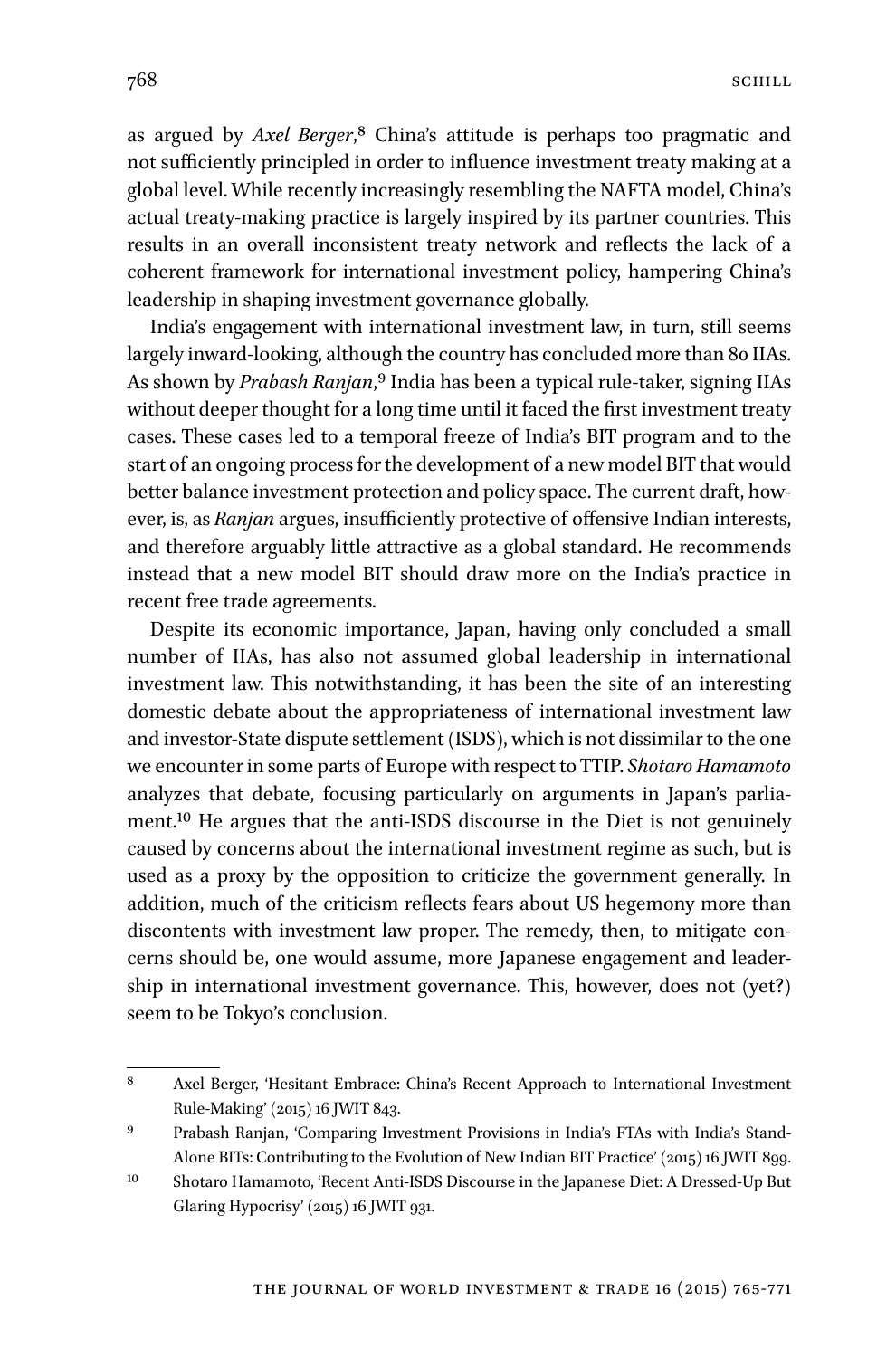The Republic of Korea, which has concluded roughly 100 IIAs, in turn, seems to have had its (no doubt heated) domestic debate on the benefits and challenges of international investment law and ISDS, when the country negotiated the Korea-United States Free Trade Agreement (KORUS) in 2006. Yet, as *Hi-Taek Shin* and *Liz (Kyo-Hwa) Chung* argue, Korea has been invigorated by that debate, reviewed its international investment policy as a result, and recalibrated its treaty practice along the lines of the US model.11 This policy now being domestically accepted, and given the need to optimize both domestic policy space and protection of its outward investment, the authors consider Korea to be in a strong position to influence the stance of other countries in Asia and beyond.

Indonesia, finally, presents a hotly debated case, as the country has recently announced to review its entire investment treaty program, consisting of more than 70 IIAs as a reaction to a surge in investment claims. It would be shortsighted, though, to interpret Indonesia's position as a consequence of problems caused by the structure and content of IIAs alone. Instead, as *Junianto James Losari* and *Michael Ewing-Chow* show,<sup>12</sup> a closer inspection suggests that many cases ending up in ISDS are merely symptoms of underlying governance problems in Indonesia, including problems with the domestic rule of law, corruption, and decentralization, which leads to uncontrolled action by local authorities. Ultimately, the authors predict that Indonesia is not going to abandon participation in the international investment regime completely, but will use the current momentum to recalibrate its terms of participation. It will abandon its role as rule-taker, but its global impact is still uncertain.

In addition to these country studies, the present Special contains contributions focusing on regional approaches to international investment law. First, *Diane Desierto* analyzes the role of ASEAN as a contracting party to IIAs.13 Her assessment of these so-called 'ASEAN+ agreements' shows that the trend towards recalibration and ensuring policy space is pervasive and that ASEAN's practice can be considered, in many regards, as innovating to find an appropriate balance between regulatory freedom and control. What is more, ASEAN IIA practice must not be seen exclusively as a regional phenomenon. Instead, the

<sup>11</sup> Hi-Taek Shin and Liz (Kyo-Hwa) Chung, 'Korea's Experience with International Investment Agreements and Investor State Dispute Settlement' (2015) 16 JWIT 952.

<sup>&</sup>lt;sup>12</sup> Junianto James Losari and Michael Ewing-Chow, 'Difficulties with Decentralization and Due Process: Indonesia's Recent Experiences with International Investment Agreements and Investor-State Disputes' (2015) 16 JWIT 981.

<sup>&</sup>lt;sup>13</sup> Diane Desierto, 'Regulatory Freedom and Control in the New ASEAN Regional Investment Treaties' (2015) 16 JWIT 1018.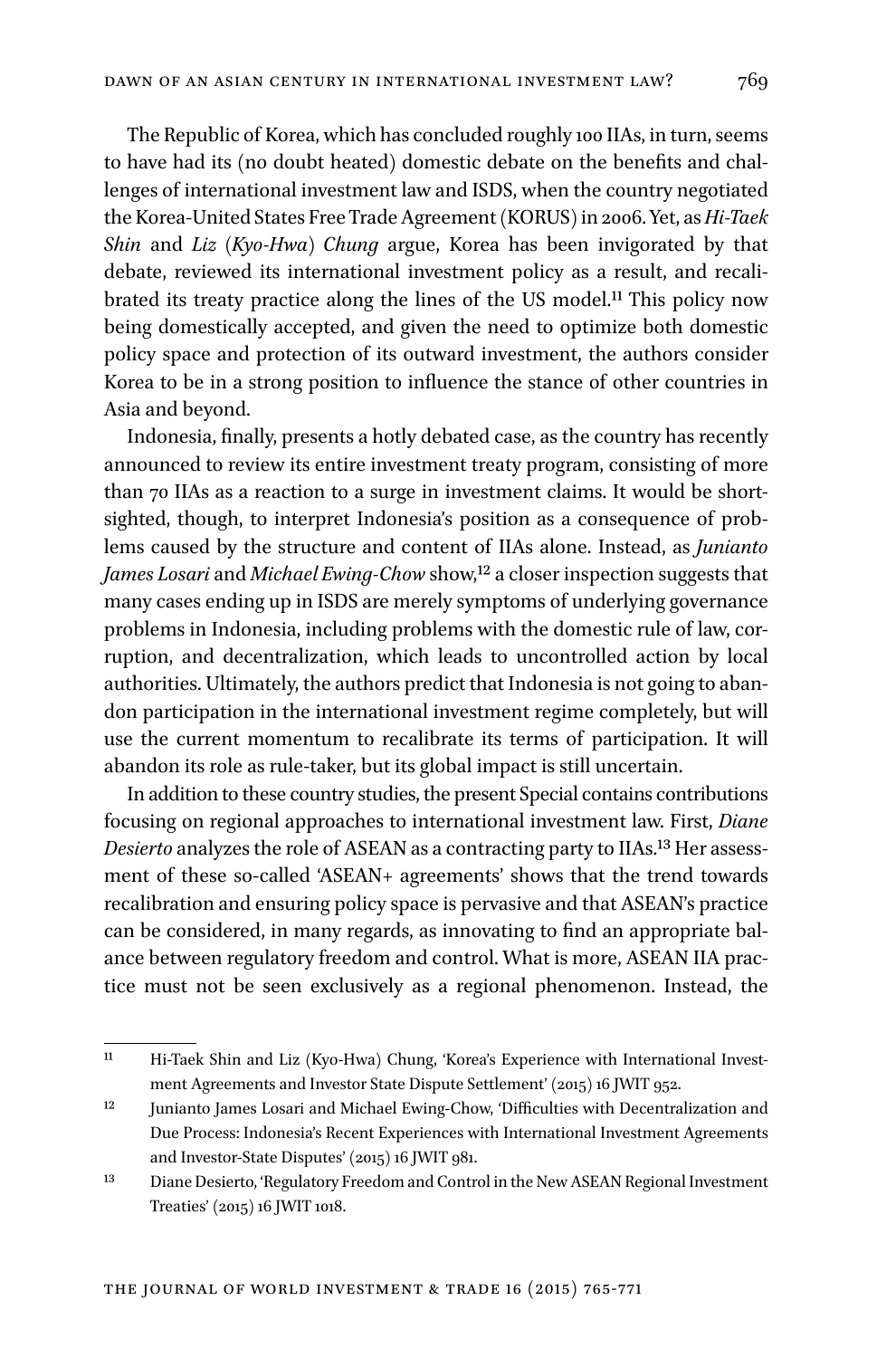global context is key, with ASEAN not only picking up emerging trends in treaty practice elsewhere, but trying to influence the future of investment protection and liberalization more generally. An obstacle to more global influence *Desierto* clearly identifies though is a lack of institutionalization, chiefly within ASEAN itself, but also across ASEAN+ agreements.

Next, *Amokura Kawharu* explores the likely content of TPP and RCEP,<sup>14</sup> two mega-regionals in the Asia-Pacific that are likely going to set global standards for both investment protection and liberalization. Her analysis, which takes account, in a comparative fashion, of existing international agreements in the Asia-Pacific, including the ASEAN Comprehensive Investment Agreement, ASEAN+ agreements, as well as Australia's and New Zealand's treaty practice in order to predict the content of TPP and RCEP, shows that finding a consensus on the highly contested issues at stake is not unlikely. At the same time, using New Zealand as a case study, *Kawharu* shows the pressure these regional agreements will exercise on domestic regulatory space and procedures.

To conclude, *Mavluda Sattorova* takes us to Central Asia.15 She starts with an overview over the many futile attempts to form a regional approach to foreign investment protection there. Remarkably, most of these attempts, in which Russia, China, and the United States competed for influence, were motivated not primarily by concerns about the protection of foreign investments, but followed the broader intention of those actors to integrate Central Asian countries into their geopolitical strategies. Furthermore, zooming in on investment policy in Uzbekistan and Kazakhstan, *Sattorova* illustrates a significant gap between domestic foreign investment policy, which reacted quickly to a perceived overprotection of foreign investors, and the countries' international investment policies, which were largely left untouched by domestic learning experiences. The author suspects that, again, the influence of foreign governments and of international and non-governmental development organizations is key in keeping the gap between domestic and international investment policy open.

As all of the contributions to this Special show, international investment law in Asia is becoming increasingly relevant, in economic terms, in investment treaty-making, as a matter of public debate, and in investment arbitration. As Asian countries become aware of the need to engage more critically and

<sup>14</sup> Amokura Kawharu, 'The Admission of Foreign Investment under the TPP and RCEP: Regulatory Implications for New Zealand' (2015) 16 JWIT 1058.

<sup>15</sup> Mavluda Sattorova, 'International Investment Law in Central Asia: The Making, Implementation and Change of Investment Rules from a Regionalist Perspective' (2015) 16 JWIT 1089.